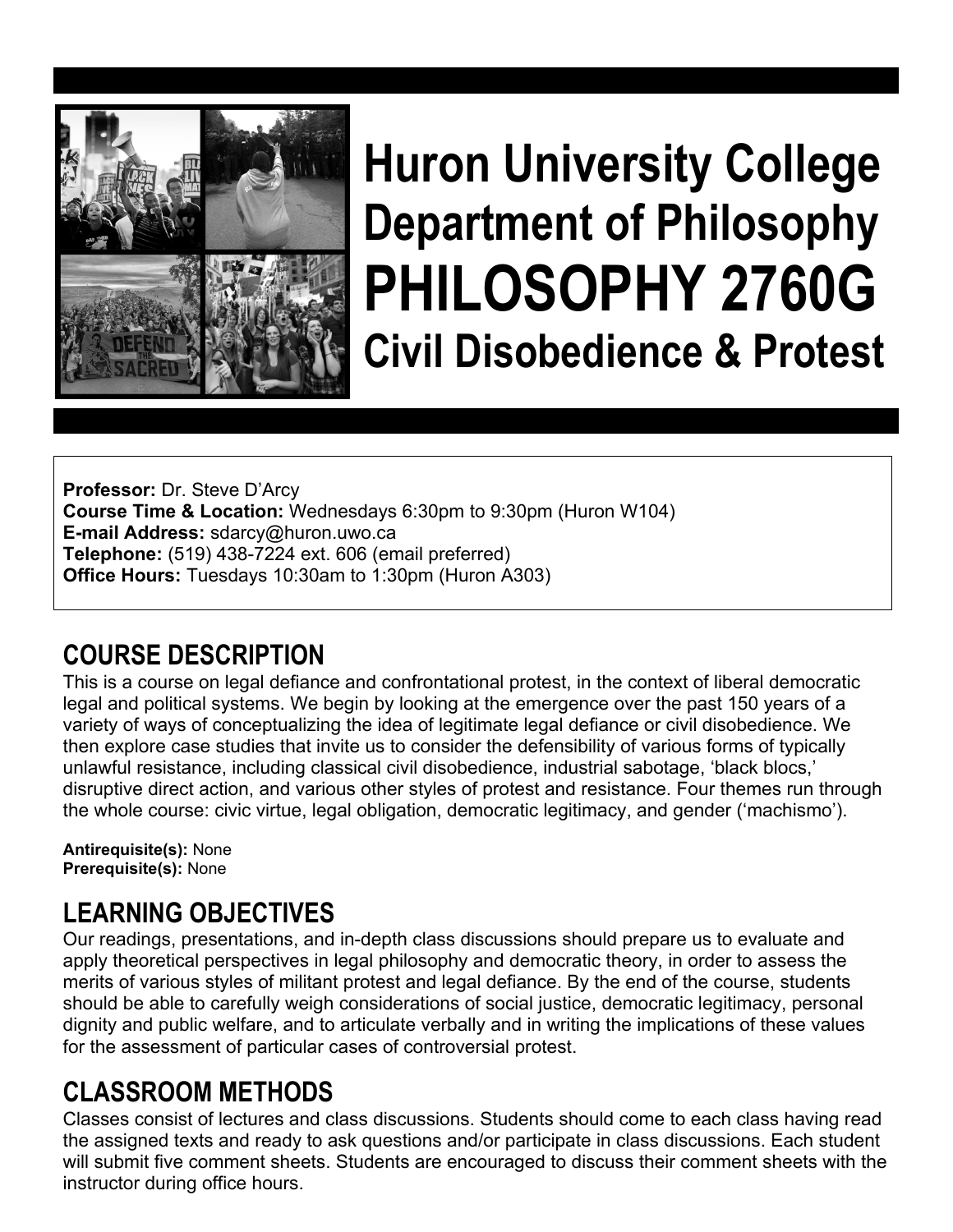# **GRADE COMPONENTS**

- **1. Attendance and Participation**  Worth 10% of final grade
- **2. Five Comment Sheets**  Worth 50% of final grade (10% each) The first submission must be completed by the end of January. The second submission must be completed by 27 February. Each comment sheet must address all the assigned readings for the week. Each must be submitted before the beginning of the class in which the readings are scheduled to be discussed. Further details TBA.
- **3. Final Examination**  Worth 40% of final grade Written as scheduled during the April exam period (April 11-30); 2 hours

# **REQUIRED READINGS**

There is no textbook to purchase. All course readings will be made available online, via the course OWL site.

# **TENTATIVE SCHEDULE OF READINGS**

### **9 January: Introduction to the Course**

*Reading*: Syllabus

### **16 January: A Typology of Protest Styles**

*Reading*: D'Arcy, "Militancy as a Civic Virtue"; D'Arcy, "The Militant's Vocation"

#### **23 January: Consequentialism, Amoralism and Pluralism**  *Readings*: Peter Singer, "Civil Disobedience, Violence, and Terrorism"; O'Brien, et al., "Nonviolence versus 'Diversity of Tactics' in the Occupy Movement'

### **30 January: Conflict, Gender and Admirable Militancy in the Land Defence at Kanehsatà:ke**  *Reading*: Zig Zag, "Kanienkehaka Resistance at Kanehsatake," etc.; Ellen Gabriel, "Those Who Carry the Burden of Peace"

## **6 February: Classical Civil Disobedience**

*Reading*: King, *Letter from Birmingham Jail*

## **13 February: Disruptive Direct Action**

*Reading*: Frances Fox Piven, "Can Power from Below Change the World?"

## **18-22 February**

*NO CLASS – Reading Week.* 

# **27 February: Sabotage**

*Reading*: Ann Hansen, "Armed Struggle, Guerrilla Warfare, and the Social Movement Influences on Direct Action"; Rote Zora, "Interview with Two Members of Rote Zora"

# **6 March: Black Blocs**

*Reading*: John Holloway and Vittorio Sergi, "Of Flowers and Stones: A Dialogue"

# **13 March: Machismo and Militancy**

*Reading*: Sian Sullivan, "Viva Nihilism! On Militancy and Machismo in (Anti-)Globalization Protest"; Marti Kheel, "Direct Action and the Heroic Ideal: An Ecofeminist Critique"

## **20 March: Rioting**

*Reading*: Robert Stephens II, "In Defense of the Ferguson Riots"; D'Arcy, "Rioting"

# **27 March: Armed Struggle**

*Reading*: Ulrike Meinhof, "From Protest to Resistance"; D'Arcy, "Armed Struggle"

# **3 April: Terrorism**

*Reading*: Tamar Meisels, "The Trouble with Terror: The Apologetics of Terrorism – A Refutation"; G.A. Cohen, "Casting the First Stone: Who Can and Can't Condemn Terrorists?"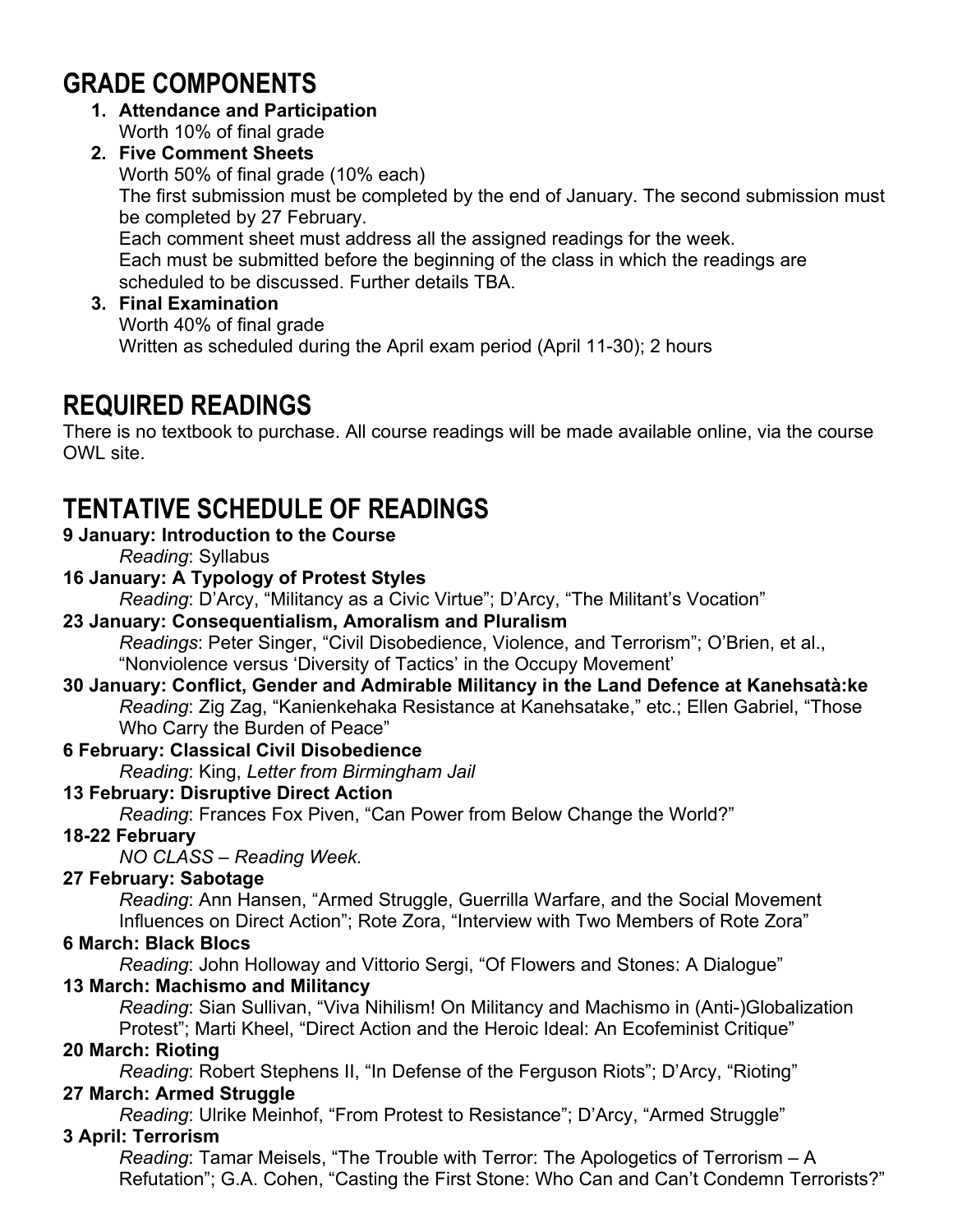

#### **Appendix to Course Outlines**

#### **Prerequisite and Antirequisite Information**

Students are responsible for ensuring that they have successfully completed all course prerequisites and that they have not completed any course antirequisites. Unless you have either the requisites for this course or written special permission from your Dean to enrol in it without them, you may be removed from this course and it will be deleted from your record. If you enrol in this course despite having already taken an antirequisite you may be removed from this course and it will be deleted from your record. Removals for these reasons may not be appealed. You will receive no adjustment to your fees in the event that you are dropped from a course for failing to have the necessary prerequisites or for having already taken the antirequisites.

#### **Conduct of Students in Classes, Lectures, and Seminars**

Membership in the community of Huron University College and the University of Western Ontario implies acceptance by every student of the principle of respect for the rights, responsibilities, dignity and well-being of others and a readiness to support an environment conducive to the intellectual and personal growth of all who study, work and live within it. Upon registration, students assume the responsibilities that such registration entails. The academic and social privileges granted to each student are conditional upon the fulfillment of these responsibilities.

In the classroom, students are expected to behave in a manner that supports the learning environment of others. Students can avoid any unnecessary disruption of the class by arriving in sufficient time to be seated and ready for the start of the class, by remaining silent while the professor is speaking or another student has the floor, and by taking care of personal needs prior to the start of class. If a student is late, or knows that he/she will have to leave class early, be courteous: sit in an aisle seat and enter and leave quietly.

#### Please see the *Code of Student Conduct* at: https://huronuc.on.ca/sites/default/files/pdfs/Code%20of%20Student%20Conduct.pdf

#### **Technology**

It is not appropriate to use technology (such as, but not limited to, laptops, cell phones) in the classroom for nonclassroom activities. Such activity is disruptive and is distracting to other students and to the instructor, and can inhibit learning. Students are expected to respect the classroom environment and to refrain from inappropriate use of technology and other electronic devices in class.

#### **Academic Accommodation for Medical/Non-Medical Grounds**

Students who require special accommodation for tests and/or other course components must make the appropriate arrangements with the Student Development Centre (SDC). Further details concerning policies and procedures may be found at:

**http://www.sdc.uwo.ca/ssd/?requesting\_acc**

#### **(a) Medical Grounds for assignments worth 10% or more of final grade: Go Directly to Academic Advising**

University Senate policy, which can be found at

http://www.uwo.ca/univsec/pdf/academic\_policies/appeals/accommodation\_medical.pdf,

requires that all student requests for accommodation on medical grounds for assignments worth 10% or more of the final grade be made directly to the academic advising office of the home faculty (for Huron students, the "home faculty" is Huron), with supporting documentation in the form (minimally) of the Senate-approved Student Medical Certificate found at: http://www.uwo.ca/univsec/pdf/academic\_policies/appeals/medicalform\_15JUN.pdf.

The documentation is submitted in confidence and will not be shown to instructors. The advisors will contact the instructor when the medical documentation is received, and will outline the severity and duration of the medical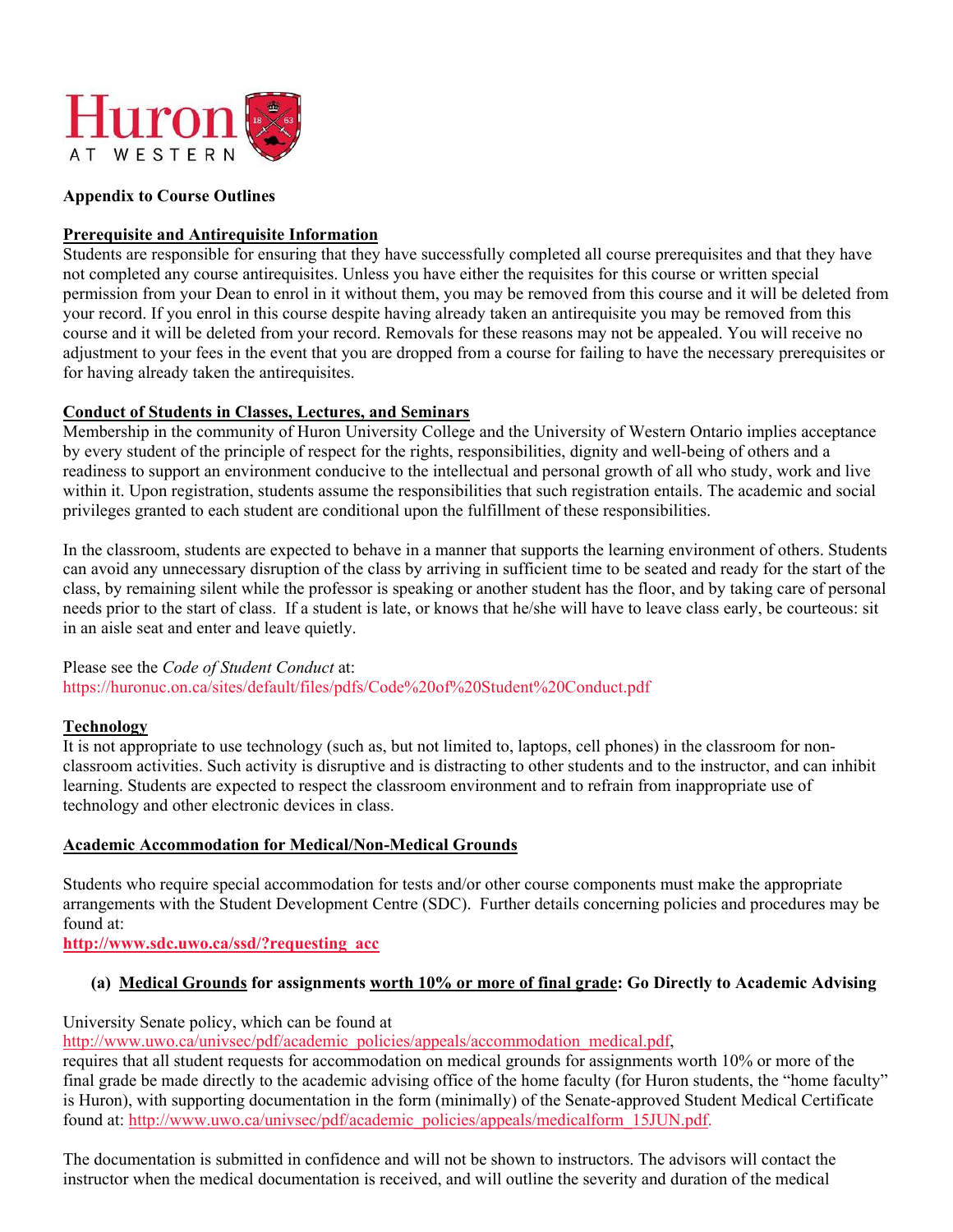challenge as expressed on the Student Medical Certificate and in any other supporting documentation. The student will be informed that the instructor has been notified of the presence of medical documentation, and will be instructed to work as quickly as possible with the instructor on an agreement for accommodation. The instructor will not normally deny accommodation where appropriate medical documentation is in place and where the duration it describes aligns with the due date(s) of assignment(s). Before denying a request for accommodation on medical grounds, the instructor will consult with the Dean. The instructor's decision is appealable to the Dean.

#### **(b) Accommodation on Medical Grounds for assignments worth less than 10% of final grade: Consult Instructor Directly**

When seeking accommodation on medical grounds for assignments worth less than 10% of the final course grade, the student should contact the instructor directly. The student need only share broad outlines of the medical situation. The instructor **may** require the student to submit documentation to the academic advisors, in which case she or he will advise the student and inform the academic advisors to expect documentation. The instructor may not collect medical documentation. The advisors will contact the instructor when the medical documentation is received, and will outline the severity and duration of the medical challenge as expressed on the Student Medical Certificate and in any other supporting documentation. The student will be informed that the instructor has been notified of the presence of medical documentation, and will be instructed to work as quickly as possible with the instructor on an agreement for accommodation. The instructor will not normally deny accommodation where appropriate medical documentation is in place and where the duration it describes aligns with the due date(s) of assignment(s). Before denying a request for accommodation on medical grounds, the instructor will consult with the Dean. The instructor's decision is appealable to the Dean.

#### **(c) Non-medical Grounds: Consult Instructor Directly**

Where the grounds for seeking accommodation are not medical, the student should contact the instructor directly. Late penalties may apply at the discretion of the instructor. Apart from the exception noted below, academic advisors will not be involved in the process of accommodation for non-medical reasons.

Where a student seeks accommodation on non-medical grounds where confidentiality is a concern, the student should approach an academic advisor with any documentation available. The advisors will contact the instructor after the student's request is received, and will outline the severity and duration of the challenge without breaching confidence. The student will be informed that the instructor has been notified that significant circumstances are affecting or have affected the student's ability to complete work, and the student will be instructed to work as quickly as possible with the instructor on an agreement for accommodation. Before denying a request for accommodation where documentation has been submitted to an academic advisor, the instructor will consult with the Dean. The instructor's decision is appealable to the Dean.

#### **Statement on Academic Offences**

Scholastic offences are taken seriously and students are directed to read the appropriate policy, specifically, the definition of what constitutes a Scholastic Offence, at the following Web site: http://www.uwo.ca/univsec/pdf/academic\_policies/appeals/scholastic\_discipline\_undergrad.pdf

#### **Statement on Academic Integrity**

The International Centre for Academic Integrity defines academic integrity as "a commitment, even in the face of adversity, to five fundamental values: honesty, trust, fairness, respect, and responsibility. From these values flow principles of behaviour that enable academic communities to translate ideals to action." (CAI Fundamental Values Project, 1999).

A lack of academic integrity is indicated by such behaviours as the following:

Cheating on tests;

Fraudulent submissions online;

Plagiarism in papers submitted (including failure to cite and piecing together unattributed sources);

Unauthorized resubmission of course work to a different course;

Helping someone else cheat;

Unauthorized collaboration;

Fabrication of results or sources;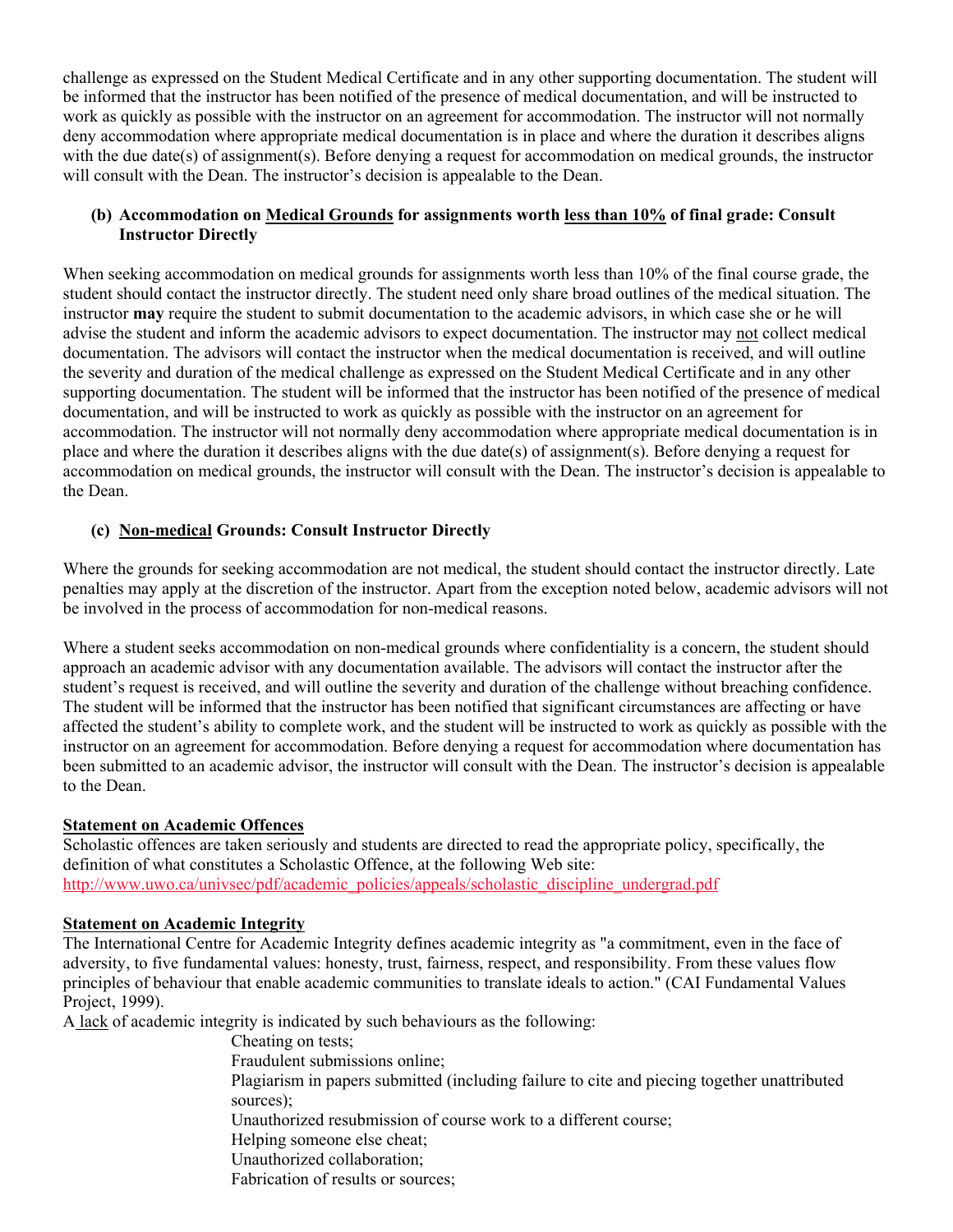#### Purchasing work and representing it as one's own.

#### **Academic Integrity: Importance and Impact**

Being at university means engaging with a variety of communities in the pursuit and sharing of knowledge and understanding in ways that are clear, respectful, efficient, and productive. University communities have established norms of academic integrity to ensure responsible, honest, and ethical behavior in the academic work of the university, which is best done when sources of ideas are properly and fully acknowledged and when responsibility for ideas is fully and accurately represented.

In the academic sphere, unacknowledged use of another's work or ideas is not only an offence against the community of scholars and an obstacle to academic productivity. It may also be understood as fraud and may constitute an infringement of legal copyright.

A university is a place for fulfilling one's potential and challenging oneself, and this means rising to challenges rather than finding ways around them. The achievements in an individual's university studies can only be fairly evaluated quantitatively through true and honest representation of the actual learning done by the student. Equity in assessment for all students is ensured through fair representation of the efforts by each.

Acting with integrity at university constitutes a good set of practices for maintaining integrity in later life. Offences against academic integrity are therefore taken very seriously as part of the university's work in preparing students to serve, lead, and innovate in the world at large.

A university degree is a significant investment of an individual's, and the public's, time, energies, and resources in the future, and habits of academic integrity protect that investment by preserving the university's reputation and ensuring public confidence in higher education.

**Students found guilty of plagiarism will suffer consequences ranging from a grade reduction to failure in the course to expulsion from the university. In addition, a formal letter documenting the offence will be filed in the Dean's Office, and this record of the offence will be retained in the Dean's Office for the duration of the student's academic career at Huron University College.**

All required papers may be subject to submission for textual similarity review to the commercial plagiarism detection software under license to the University for the detection of plagiarism. All papers submitted for such checking will be included as source documents in the reference database for the purpose of detecting plagiarism of papers subsequently submitted to the system. Use of the service is subject to the licensing agreement, currently between The University of Western Ontario and Turnitin.com.

Computer-marked multiple-choice tests and/or exams may be subject to submission for similarity review by software that will check for unusual coincidences in answer patterns that may indicate cheating.

Personal Response Systems ("clickers") may be used in some classes. If clickers are to be used in a class, it is the responsibility of the student to ensure that the device is activated and functional. Students must see their instructor if they have any concerns about whether the clicker is malfunctioning. Students must use only their own clicker. If clicker records are used to compute a portion of the course grade:

- the use of somebody else's clicker in class constitutes a scholastic offence,
- the possession of a clicker belonging to another student will be interpreted as an attempt to commit a scholastic offence.

#### **Policy on Special Needs**

Students who require special accommodation for tests and/or other course components must make the appropriate arrangements with the Student Development Centre (SDC). Further details concerning policies and procedures may be found at:

**http://www.sdc.uwo.ca/ssd/?requesting\_acc** 

#### **Attendance Regulations for Examinations**

A student is entitled to be examined in courses in which registration is maintained, subject to the following limitations: